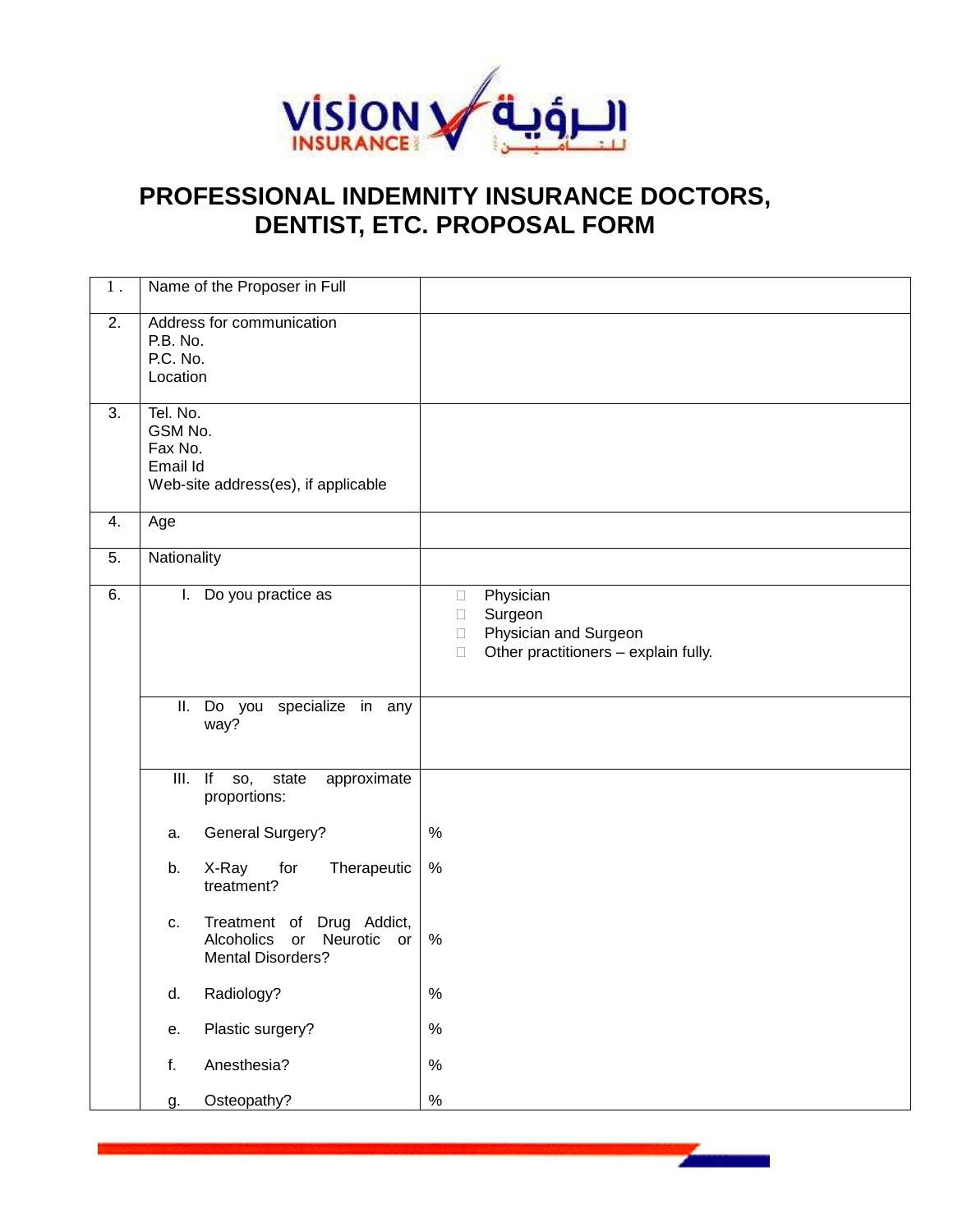

|     | Hypnosis?<br>h.                                                                                               | $\%$            |
|-----|---------------------------------------------------------------------------------------------------------------|-----------------|
|     | <b>General Practice?</b><br>i.                                                                                | $\%$            |
|     | "Spare parts" Surgery?<br>j.                                                                                  | %<br>$% = 100%$ |
|     | IV. Period<br>of<br>in<br>practice<br>Sultanate of Oman                                                       |                 |
|     | Private practice<br>a.                                                                                        | Years           |
|     | b.<br>Government Hospital                                                                                     | Years           |
| 7.  | Are you presently a member in any<br>Medical Association or Society of<br>good standing?                      |                 |
|     | If so, give details of membership.                                                                            |                 |
| 8.  | State qualifications and where and<br>when obtained?                                                          |                 |
|     | Copies of certificates<br>may<br>be<br>attached.                                                              |                 |
| 9.  | State details and period of any<br>Overseas practice(s)?                                                      |                 |
| 10. | Are you in partnership or association<br>with other practitioner(s)?                                          |                 |
|     | If so, give full particulars.                                                                                 |                 |
| 11. | Is there any particular reason for<br>seeking this insurance cover.<br>eg. Service / Association requirement. |                 |
| 12. | Do you own in whole or part any<br>Clinic, Hospital or Sanatorium or<br>similar enterprise.                   |                 |
| 13. | Are you under contract to any<br>commercial or Government concern.<br>If so, please give particulars.         |                 |
| 14. | State number of employees:                                                                                    |                 |
|     | <b>Nurses</b><br>a.                                                                                           |                 |